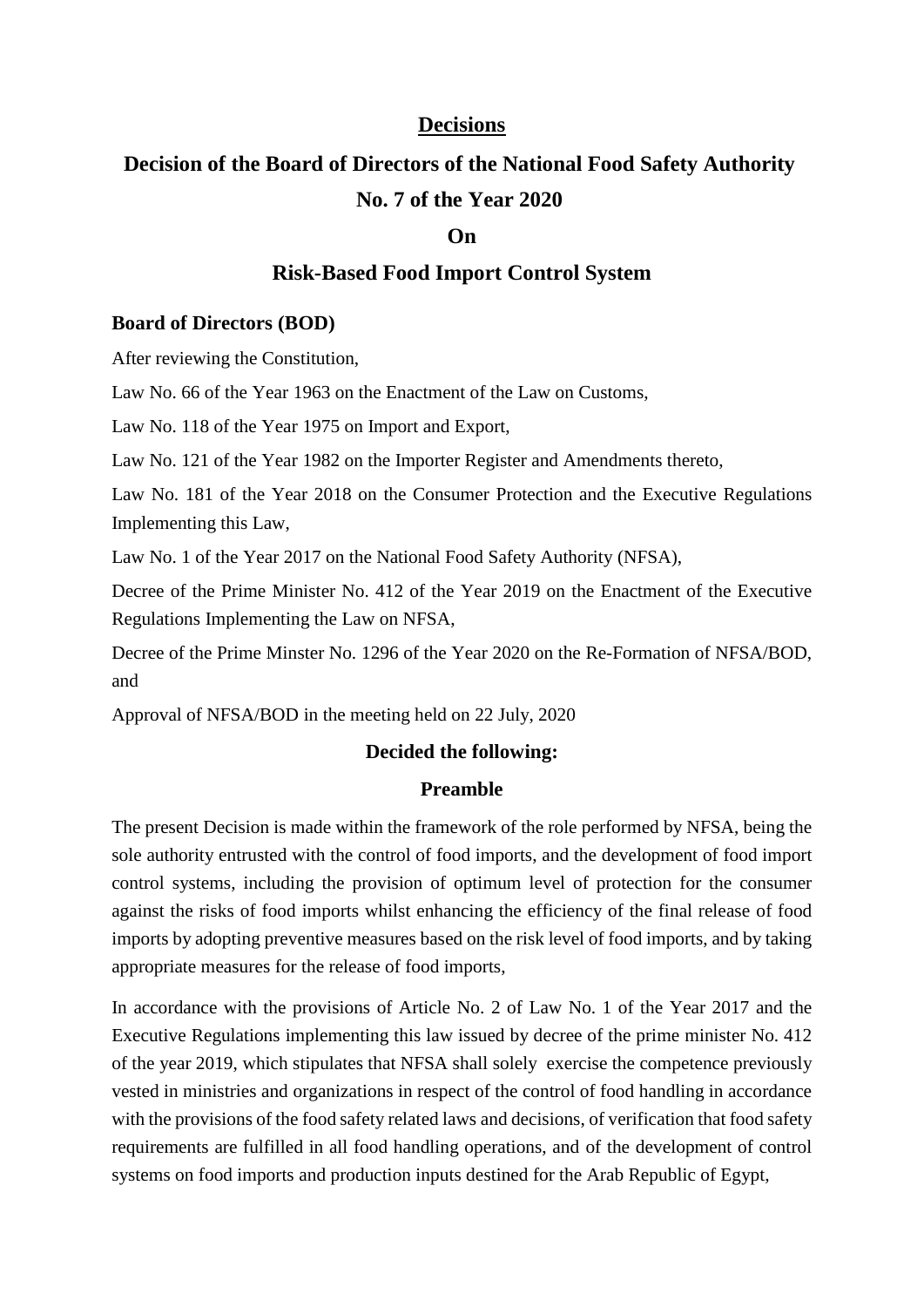Pursuant to the provision of Article 3 (8) of Law No. 1 of the Year 2017, which regulates NFSA's powers and responsibilities for performing risk-based official controls, taking into account the responsibilities of food importers for ensuring the safety and compliance of food imported into the Arab Republic of Egypt, and

In accordance with Codex Guidelines on the Principles for Food Import and Export Inspection and Certification (CAC/GL 20-1995) and Guidelines for the Design, Operation, Assessment and Accreditation of Food Import and Export Inspection and Certification Systems (CAC/GL 26-1997), which guide for the adoption of risk-based food import inspection systems.

# **Article (1) Definitions**

The following terms shall, in the application of the provisions of the present Decision, have the meanings set forth next to each:

**"NFSA**" shall mean the National Food Safety Authority.

**"Food Handling"** shall mean one or more operations of food production, manufacture, offering or displaying for sale, storage, preserving, wrapping, transportation, delivery, importation, exportation, or the licensing or approval for any of such activities.

**"Food Imports"** shall mean the foods imported into the Arab Republic of Egypt, including production inputs, in accordance with the definition of "Food" provided for in Law No. 1 of the Year 2017 on the Enactment of Law on NFSA.

**"Importer**" shall mean a natural or legal person in whose name a Customs Declaration is registered for the food imports requested to be released after paying an import duty or released according to other customs systems, and who is responsible for meeting import regulations.

**"Food Consignment"** shall mean one or more food commodities that are usually covered by one certificate in accordance with the guidelines issued by the Codex Alimentarius Commission (CAC).

**"Production Inputs"** shall include materials, raw materials, intermediate goods, additives, flavoring agents, processing aids, and food-contact packaging materials.

**"Food Safety and Quality Requirements"** shall mean the technical regulations on food safety and quality requirements issued by NFSA with a view to ensuring compliance of food, in accordance with the provisions of Law No. 1 of the Year 2017 and the Executive Regulations implementing this law, and with the applicable international food standards, including standards issued by CAC and approved by NFSA.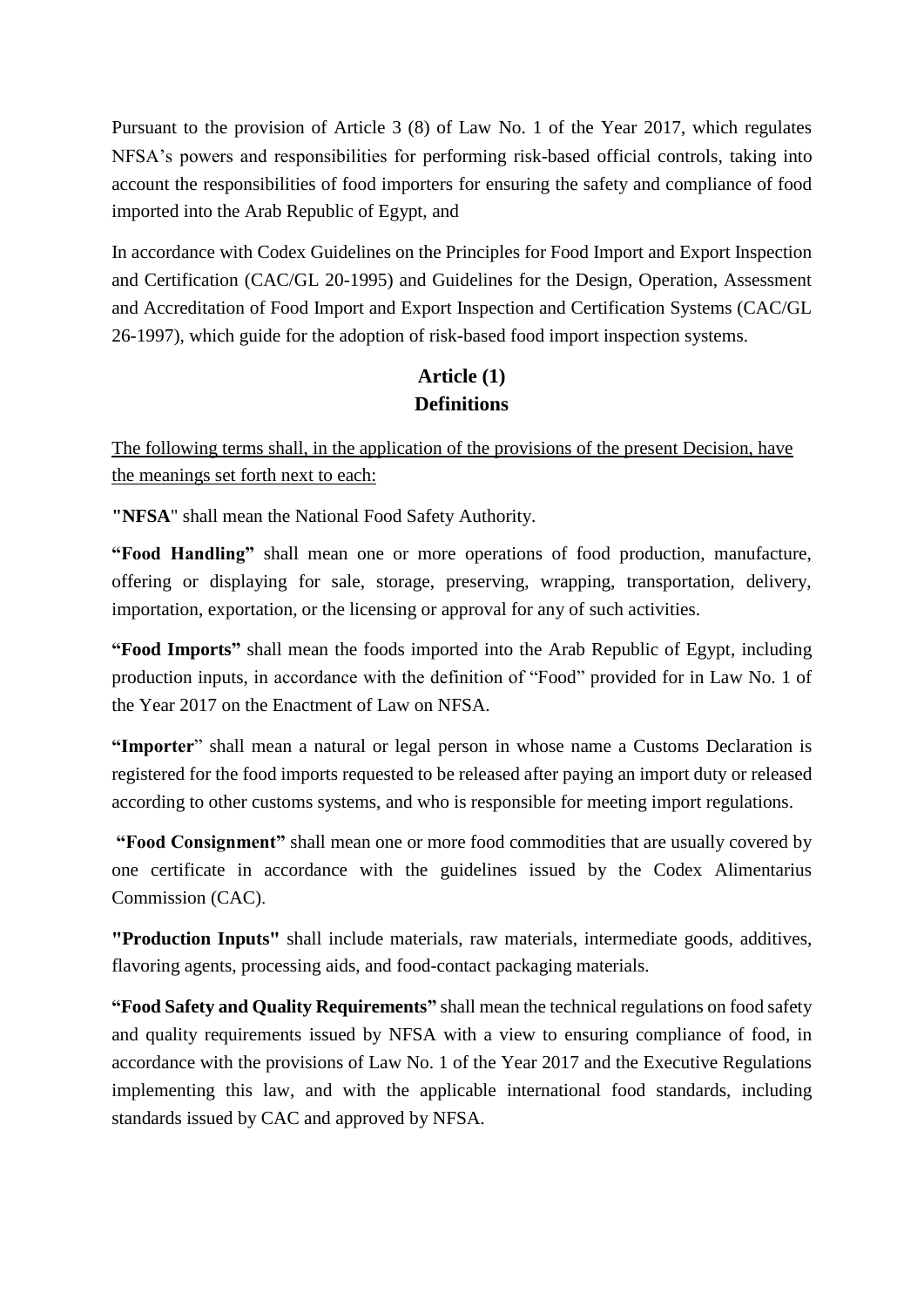**"List of Food Prohibited from Importation"** shall mean a list of food prohibited from being imported into the Arab Republic of Egypt based on international notifications and information exchange mechanisms, and such list shall periodically be updated and published on the NFSA website.

**"Risk-Based Sampling and Inspection System"** shall mean an approach followed by NFSA for dealing with food imports through applying a sampling system appropriate to the potential risk level of such food imports at a rate ranging between 100% and 2% upon arrival of such imports at the customs points of entry of the Arab Republic of Egypt.

**"Pre-Border Notification"** shall mean a notification submitted to NFSA in writing or by any electronic means for food import consignments prior to arrival of such consignments at the customs points of entry of the Arab Republic Egypt, including basic information on the content of the imported food consignments, and any additional information that assists in the determination of risk level of such consignments as determined by NFSA.

**"NFSA-Registered Conformity Assessment Bodies (CABs)"** shall mean a third party entrusted with the task of verifying and documenting compliance of food imports with the requirements set by NFSA, and of issuing Certificates of Conformity (COCs). NFSAregistered CABs are either included in the list of bodies whose food safety control systems are approved by NFSA, or in the list of NFSA-registered CABs issuing COCs for imported food consignments in accordance with the Decision of NFSA/BOD No. 2 of the Year 2020, and such lists shall be published on the NFSA website.

**"Determination of Imported Food Consignment Risk Level"** shall mean the result of the determination of various risks of an imported food consignment taking into account a number of basic criteria, in particular the identified risks associated with food, a food business establishment, the use of a food, any process, material or activity that may have an effect on food safety; the strength of the food control system applied in the country of origin of food commodity; food import compliance verified by NFSA-registered CABs (third party) in accordance with the Egyptian and international food safety requirements; the past compliance history of food importers to whom a food consignment is directed in terms of compliance with food safety related laws and legislation; and any information that may indicate the existence of a violation. Determination of imported food consignment risk level shall be used as a basis for taking a decision on how such consignment will be dealt with upon arrival at the customs points of entry of the Arab Republic of Egypt.

**"Multiple-Criteria Decision Analysis (MCDA)"** shall mean an analytical approach based on multiple criteria, which may have an effect on the presented case taking into account each decision-making criterion.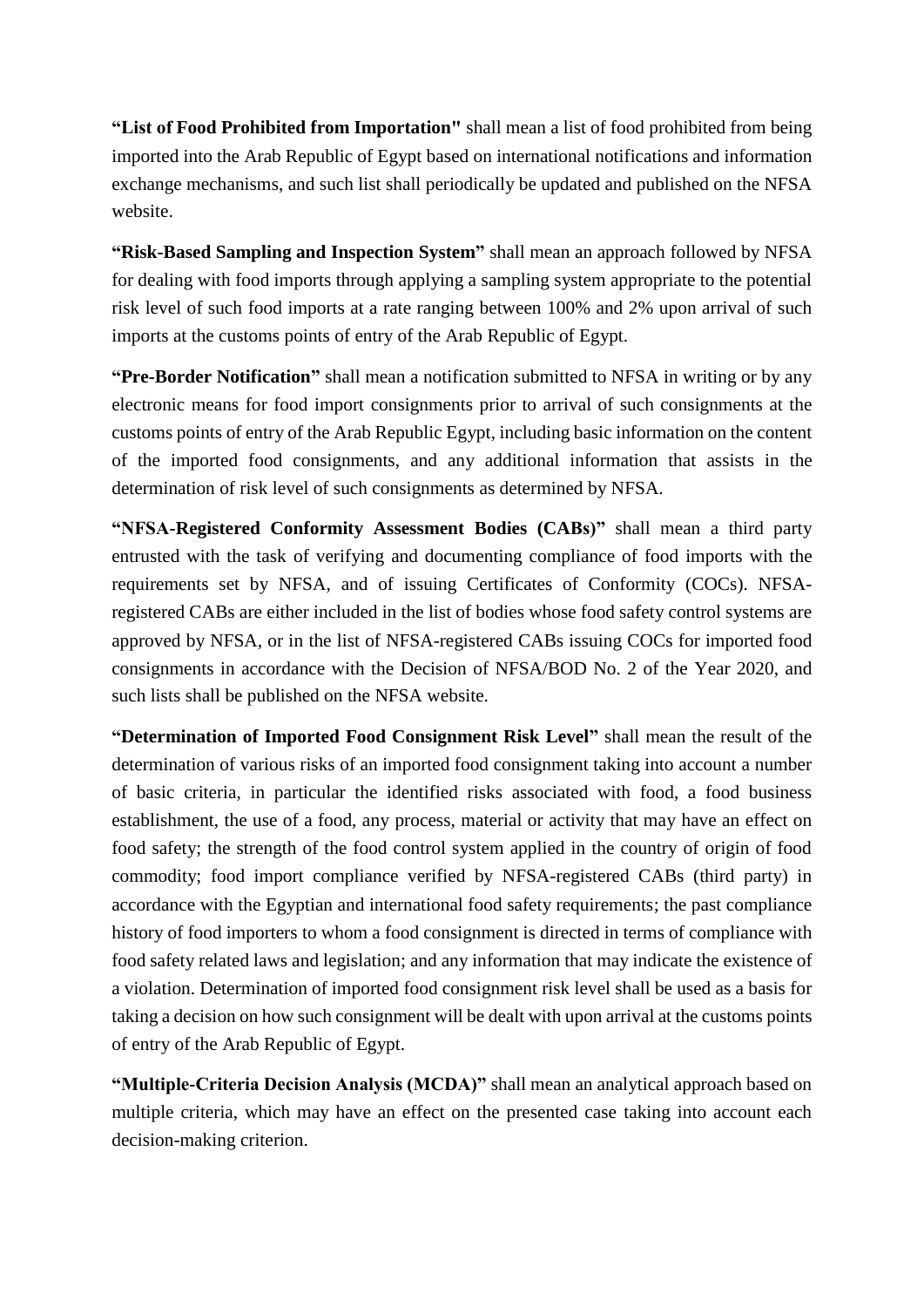**"Clearance Channel"** shall mean a decision taken by NFSA on the customs release methodology determined for dealing with imported food consignments based on the determination of risk level of such consignments, in accordance with the information provided in a pre-border notification.

"**Final Release of Imported Food Consignment"** shall mean the release of an imported food consignment to a food importer with the possibility to handle food in the Egyptian market.

**"Temporary Release of Imported Food Consignment"** shall mean the release of an imported food consignment under the detention of NFSA and in the custody of food importer without the possibility to handle food in the Egyptian market pending an official notification from NFSA upon completion of compliance verification procedures determined by NFSA, and NFSA issues a decision on controls, requirements and procedures for temporary release.

**"Certificate of Exemption from Import Control"** shall mean a certificate issued by NFSA stating that an imported food consignment is exempt from control since such consignment is not intended for handling in the Egyptian market, such as transit goods, and is subject to a different food control system, in accordance with a Memorandum of Understanding (MOU) between NFSA, food control authorities, and other entities.

**"Food Withdrawal"** shall mean an action taken to remove a food product from the supply chain except for the product possessed by the consumer.

**"Food Recall"** shall mean an action taken to retrieve a food product after being sold, where the consumer is advised to take a proper procedure such as returning or destroying the food.

**"Import for Personal Use"** shall mean all commodities imported by a natural person with a view to realizing personal and family benefits, provided that such commodities are suitable in terms of quality and quantity to the personal or family use and not for the purpose of trading.

### **Article (2)**

# **Scope of Application of Food Import Control Systems**

All foods imported into the Arab Republic of Egypt shall, in accordance with the provisions of the present Decision, be subject to the risk-based food import control system.

The provisions of the present Decision may not apply to the following:

- 1. food imported for personal use,
- 2. gifts, grants, foods intended for advertising and promotion purposes, and food samples,
- 3. airline meals served by foreign transportation companies,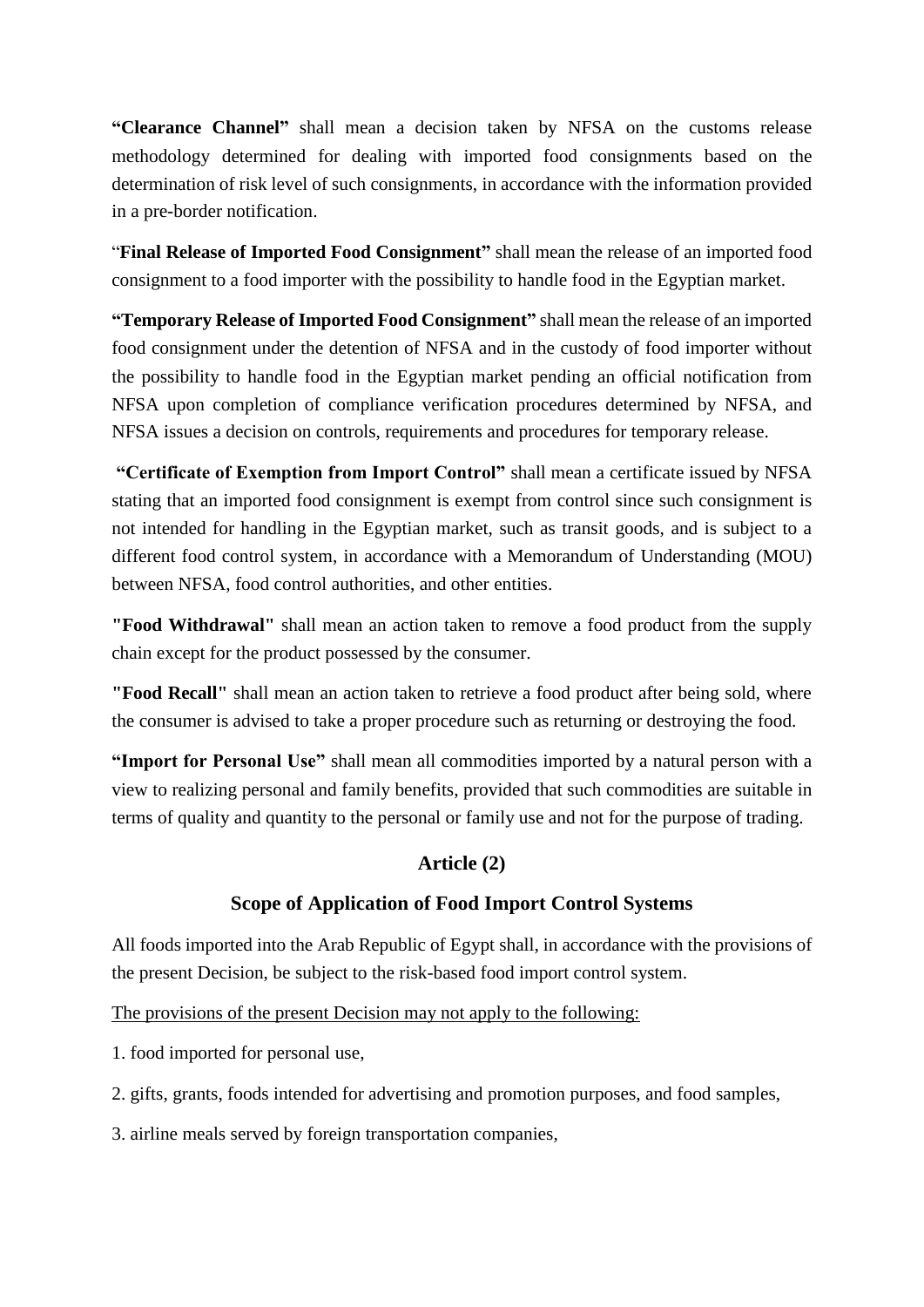- 4. food consignments intended for immediate transshipment, for example, transit goods transported through Egypt,
- 5. food consignments intended for consumption by the Egyptian Armed Forces personnel,
- 6. food samples received for the purpose of analysis in Egyptian testing laboratories, and
- 7. consignments of fish caught from Lake Nasser, as well as fish caught by fishing fleets flying the flag of Egypt and operating on the high seas.

# **Article (3)**

### **Principles and Objectives of Risk-Based Food Import Control System**

NFSA shall adopt a risk-based imported food control system and international best practices applied in the area of imported food control, with a view to enhancing consumer protection, supporting food business operators (FBOs), facilitating the access of food imports to the Egyptian market, and motivating food manufacturers and importers to follow best practices.

NFSA shall adopt a preventive approach for food import control based on the principles of the CAC and the World Trade Organization (WTO) in particular:

- issuing decisions appropriate to the determination of risk level of food imports,
- adopting non-discriminatory treatment between imported and domestically produced foods,
- ensuring transparency in issuing decisions pertaining to food import control system, and
- providing a mechanism for the fast customs clearance for imported food consignments,

with a view to achieving the following goals:

- strengthening risk based food import control system, and supporting preventive measures to protect consumers, and
- reducing the burden on food importers and consumers.

# **Article (4)**

### **Risk-Based Food Import Control System**

NFSA shall apply a risk-based food import control system through implementing the measures provided for in the present Decision, in accordance with the following stages:

- 1) Prior to arrival of food imports at customs points of entry, and/or prior to leaving the country of production or the country of origin, with a view to ensuring the safety of food imports and the compliance with the food safety and quality requirements set by NFSA,
- 2) Upon arrival of food imports at customs points of entry, with a view to taking the measures required for ensuring the compliance of imported food consignments with the food safety and quality requirements set by NFSA, and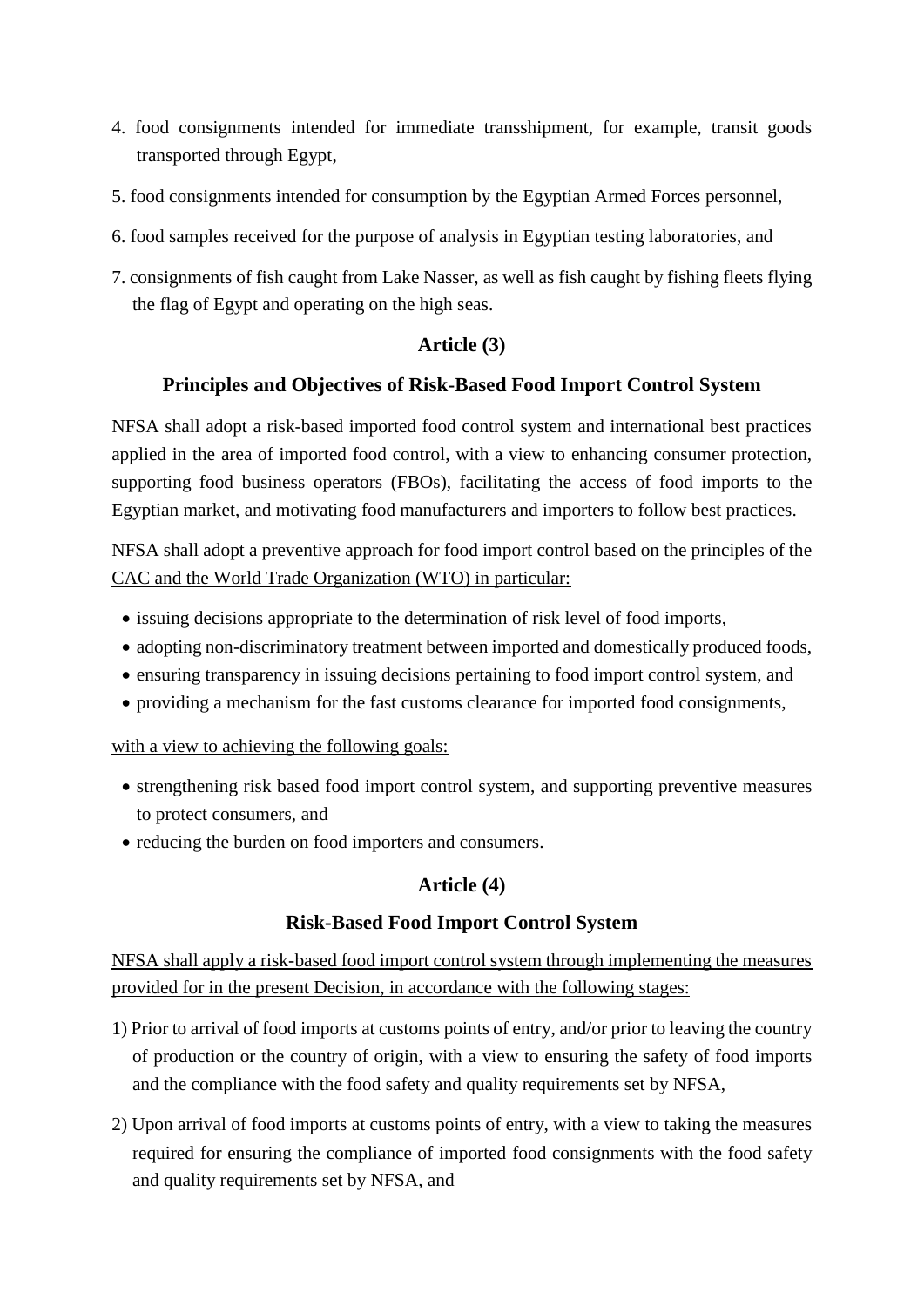3) Subsequent to the final release and handling of food imports, with a view to implementing the measures required for ensuring the control of food imports after being handled in the Egyptian market.

#### **Article (5)**

#### **Prohibition of Imported Food Handling**

It is prohibited to import food that:

- is included in the list of foods prohibited from importation and updates thereto, as determined by NFSA,
- do not comply with the food safety and quality requirements issued by NFSA, and
- is deemed to be harmful to health by the country of production or the country of origin.

Importation of food imports is also prohibited in case where such imports contain a food that is unfit for human consumption.

#### **Article (6)**

It is prohibited for any food business establishment to import foods into the Arab Republic of Egypt, unless such establishment obtains an import license from NFSA to operate as a food importer, and complies with the requirements set by NFSA.

### **Article (7)**

### **Responsibilities of NFSA**

NFSA shall develop and implement risk-based food import control measures through:

- establishing a risk-based food import control framework to be applied by NFSA for the purposes of verification of compliance, including development of measures for the release of imported food consignments upon arrival at customs points of entry, setting inspection and sampling rates, and updating and publishing such rates asthe need arises,
- developing and publishing a list of foods prohibited from importation into the Arab Republic of Egypt, and updating such list in accordance with international notifications and information exchange mechanisms,
- developing and publishing lists of NFSA-registered CABs on the NFSA website as determined by NFSA,
- developing, monitoring, and publishing the controls and requirements set by NFSA, with a view to ensuring compliance of imported food consignments destined for the Arab Republic of Egypt with the food safety and quality requirements, including targeted food risks and risk analysis methods and protocols,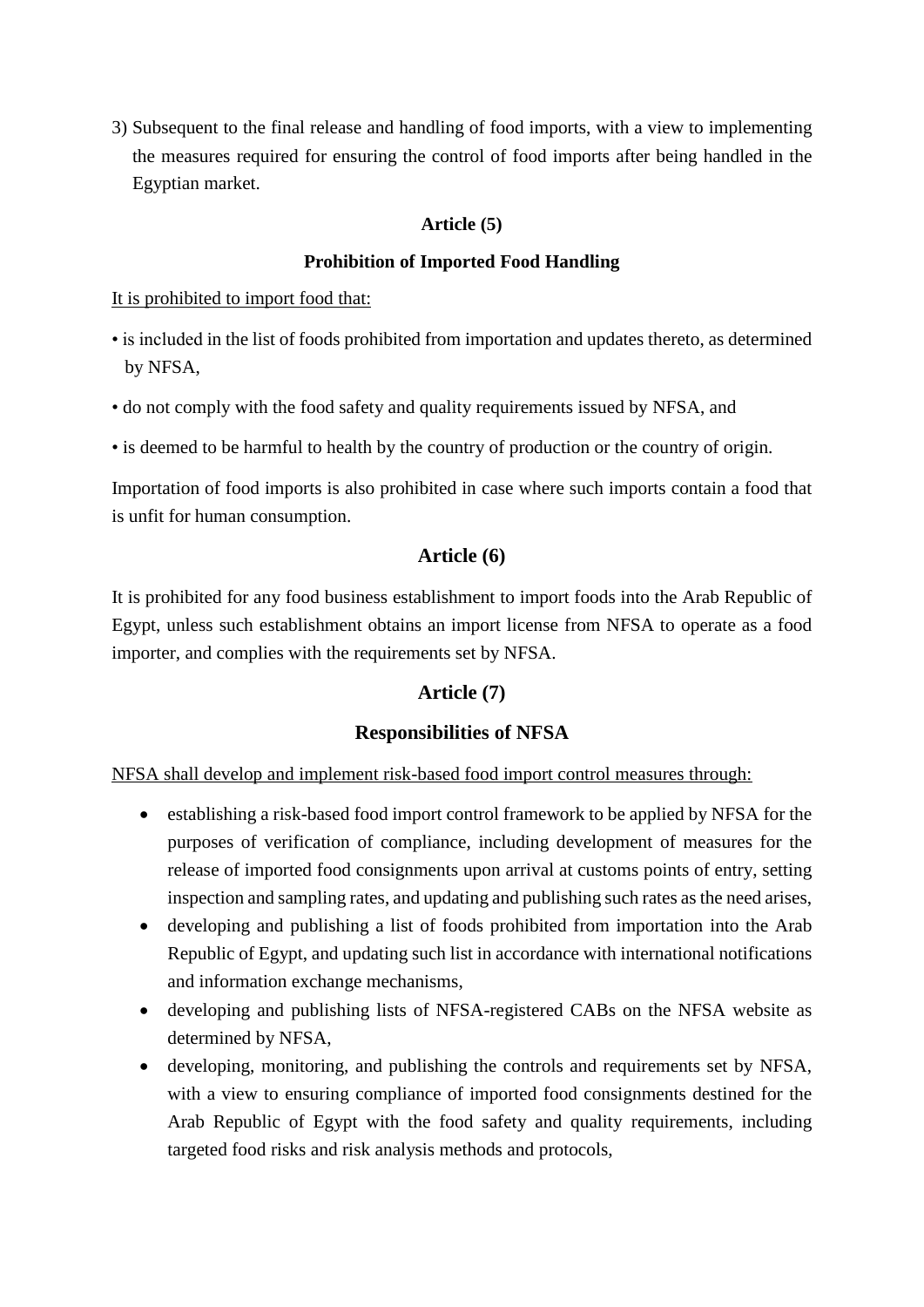- making available to importers all information, in particular: rules, requirements, conditions, and procedures governing food import control, as well as the decisions issued by NFSA on any imported food consignment within the risk management framework (RMF), and
- concluding protocols with the NFSA-registered CABs by NFSA Chairman of the Board of Directors (COB), with a view to enhancing the application of the risk-based food import control system.

# **Article (8)**

# **Rights and Obligations of Food Importers**

Food importers shall fulfill NFSA food import control requirements and conditions, and comply with the licensing controls and requirements set by NFSA.

Food importers or representatives thereof shall bear the costs of control activities performed on imported food consignments within the framework of the risk-based food import control system, in particular:

- charges for obtaining a Food Import License,
- costs of controls performed on imported food consignments prior to arrival at customs points of entry,
- costs of controls performed on imported food consignments at customs points of entry, including sampling and conducting laboratory analyses, with a view to ensuring compliance with the food safety and quality requirements set by NFSA, and
- Any other expenses incurred by NFSA for the implementation of control activities referred to in the present Decision.

Food importer has the right to file a grievance before NFSA Grievance Committee against any decision issued by NFSA with regard to the application of the food import control system.

# **Article (9)**

# **Rules Governing Risk-Based Food Import Sampling and Inspection**

Food imports shall be subject to a risk-based sampling and inspection system provided that a pre-border notification of imported food consignment is submitted to NFSA, and that such notification fulfills the requirements and controls provided for in the present Decision.

Acceptance of a pre-border notification shall be conditional on providing such notification within a period of time not exceeding three months and not less than 72 hours as of the expected date of arrival of imported food consignment at the Egyptian customs port.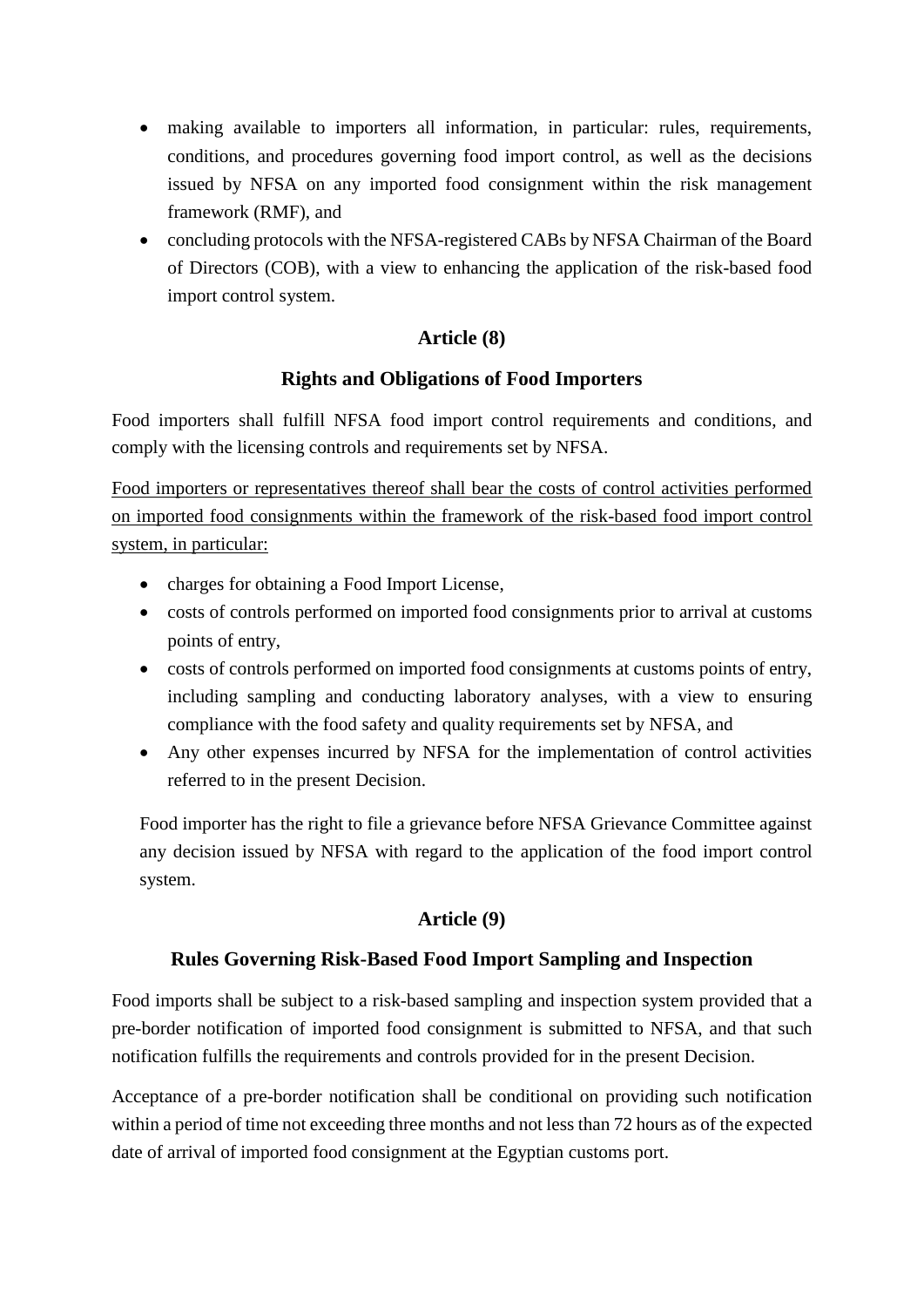Food importers shall whenever possible to NFSA provide the pre-border notification of food imports in the manner so determined by NFSA so as to benefit from the risk-based sampling and inspection system, and NFSA shall also issue a "Certificate of Exemption from Import Control" by virtue of a decision on the exemption of food imports in accordance with the provision of Article (2) of the present Decision.

### **Article )10)**

#### **Clearance Channels of Imported Food Consignment**

NFSA shall assign a clearance channel for each imported food consignment fulfilling the preborder notification requirements set by NFSA, based on the determination of risk level for each consignment, and clearance channel shall determine the methodology for dealing with imported food consignments upon arrival at the customs points of entry of the Arab Republic of Egypt, in particular the inspection and random sampling level, in accordance with the following four channels:

a. **Green Clearance Channel:** assigned for low-risk imported food consignments.

b. **Yellow Clearance Channel**: assigned for low-medium risk imported food consignments.

c. **Orange Clearance Channel**: assigned for medium-high risk imported food consignments.

d. **Red Clearance Channel**: assigned for high-risk imported food consignments.

#### **Article (11)**

# **Dealing with Imported Food Consignments Not Fulfilling Pre-Border Notification Requirements**

Imported food consignments shall follow the Red Clearance Channel upon arrival at the customs points of the Arab Republic of Egypt in case where a pre-border notification of such consignments was not sent to NFSA or where such consignments do not fulfill the required requirements, including but not limited to providing a pre-border notification containing insufficient information or sending such notification outside the prescribed time period.

### **Article (12)**

#### **Requirements for Pre-Border and Separate Notifications**

A single pre-border notification shall to NFSA be provided for each imported food consignment containing a single food commodity or containing a food commodity of identical type and Harmonized System Code (HS Code), and destined for the Arab Republic of Egypt through the same customs port at the same date/time, whether in one or several containers.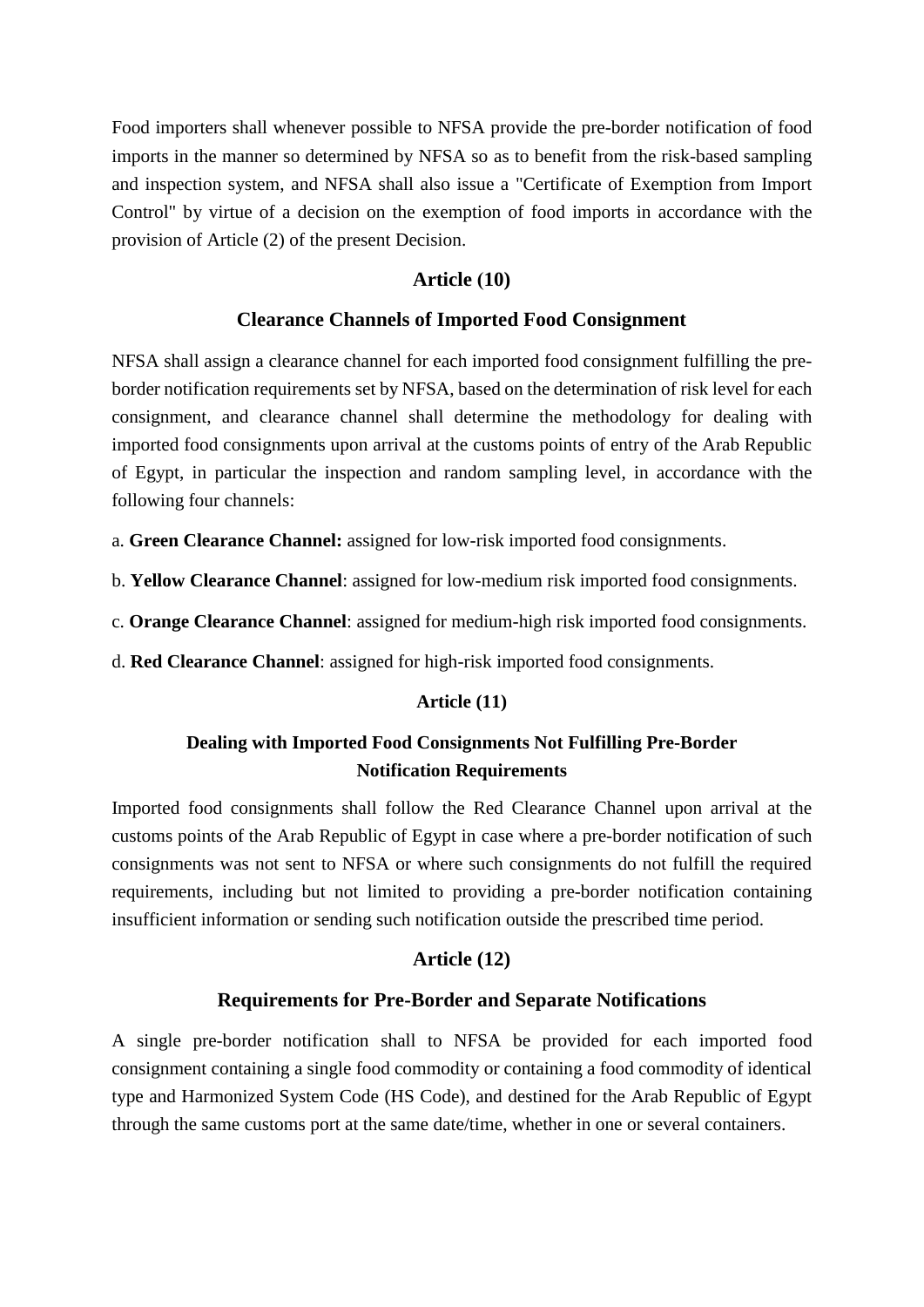In case where an imported food consignment contains several food commodities, the contents of each food commodity in such consignment shall be of identical type, HS Code, grade and packaging, and NFSA shall deal with such consignment through determining the risk level associated therewith based on the food commodity with highest risk.

### **Article (13)**

An amount of L.E. 2000 (only Two Thousand Egyptian Pounds or equivalent in the approved foreign currency) shall be paid at NFSA's account at the Central Bank of Egypt in return for inspection of the imported food consignment for which a pre-border notification was sent.

# **Article (14)**

# **Information Required to Be Provided in Pre-Border Notification**

Pre-border notification shall include the minimum amount of the required information, provided that such notification is submitted in writing or by any electronic means as determined by NFSA and in the form prepared for that purpose, and is made available on the NFSA website, and shall include the following:

a. information on a food importer:

- license number issued by NFSA, and
- contact information (address, phone, fax, email, etc.);

b. information on food consignment and a customs port of the Arab Republic of Egypt:

- HS Code for food commodity/commodities,
- name of food commodity/commodities and a full description of the manufacturing and packaging conditions,
- number of containers,
- expected shipping date,
- expected time of arrival at the customs port of the Arab Republic of Egypt, and
- expected customs port of the Arab Republic of Egypt;
- c. food commodity country of origin, which is the last country wherein a food commodity was produced or manufactured, under the supervision of the food control authority;
- d. whether the competent food control authority of the country of origin is included in the list of bodies whose food safety control systems are approved by NFSA, and such list is published on the NFSA website; and
- e. formal proof of compliance, including a series of measures taken by NFSA to ensure compliance of food imports with food safety and quality requirements through the COC issued by the NFSA-registered CABs.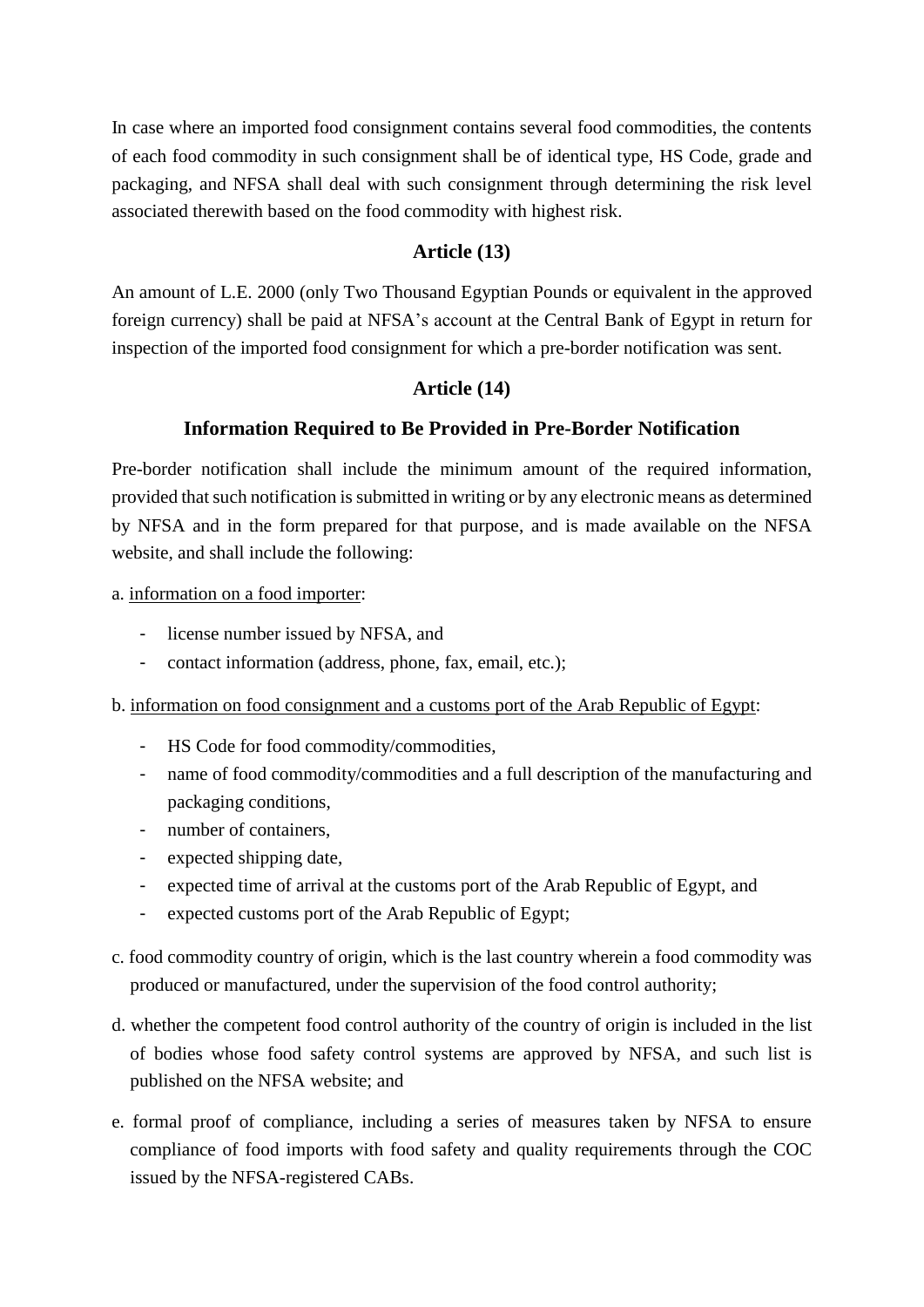# **Article (15)**

### **Pre-Border Notification Update**

Information provided in pre-border notification of imported food consignment destined for the Arab Republic of Egypt may be updated, provided that such update is made 72 hours prior to the arrival of food imports at the customs points of entry of the Arab Republic of Egypt.

NFSA shall take into account the information provided in the last pre-border notification provided on such food imports.

### **Article (16)**

Food imports where for a pre-border notification was sent shall be subject to the sampling and inspection system based on the determination of risk level of the imported food consignments at customs points of entry of the Arab Republic of Egypt and on the results of the risk analysis methodology.

Risk analysis methodology shall, in accordance with the provisions of the present Decision, be applied using the information provided in the pre-border notification of imported food consignments submitted to NFSA, and shall include a number of criteria for the determination of risks associated with imported food consignments, in particular:

- country of origin of a food product and whether the competent food control authority is included in the list of bodies whose food safety control systems are approved by NFSA, and such list is published on the NFSA website,
- the risk level of imported food commodity based on the risk posed by the potential contamination of a commodity as a result of food hazards, the treatment level of such commodity, any potential target population category, and any other factor that may have an effect on the potential risks associated with the consumption of such commodity,
- conformity assessment documents issued by NFSA-registered CABs proving that an imported food consignment complies with the requirements and conditions set by NFSA, and
- past compliance history of food importers to whom food imports are consigned in respect of compliance with food safety related laws and decisions.

NFSA shall review and amend the standards and mechanisms regulating risk analysis methodology used for the determination of risks associated with imported food consignments keeping pace with the development of scientific evidence and the availability of additional data supporting decision-making.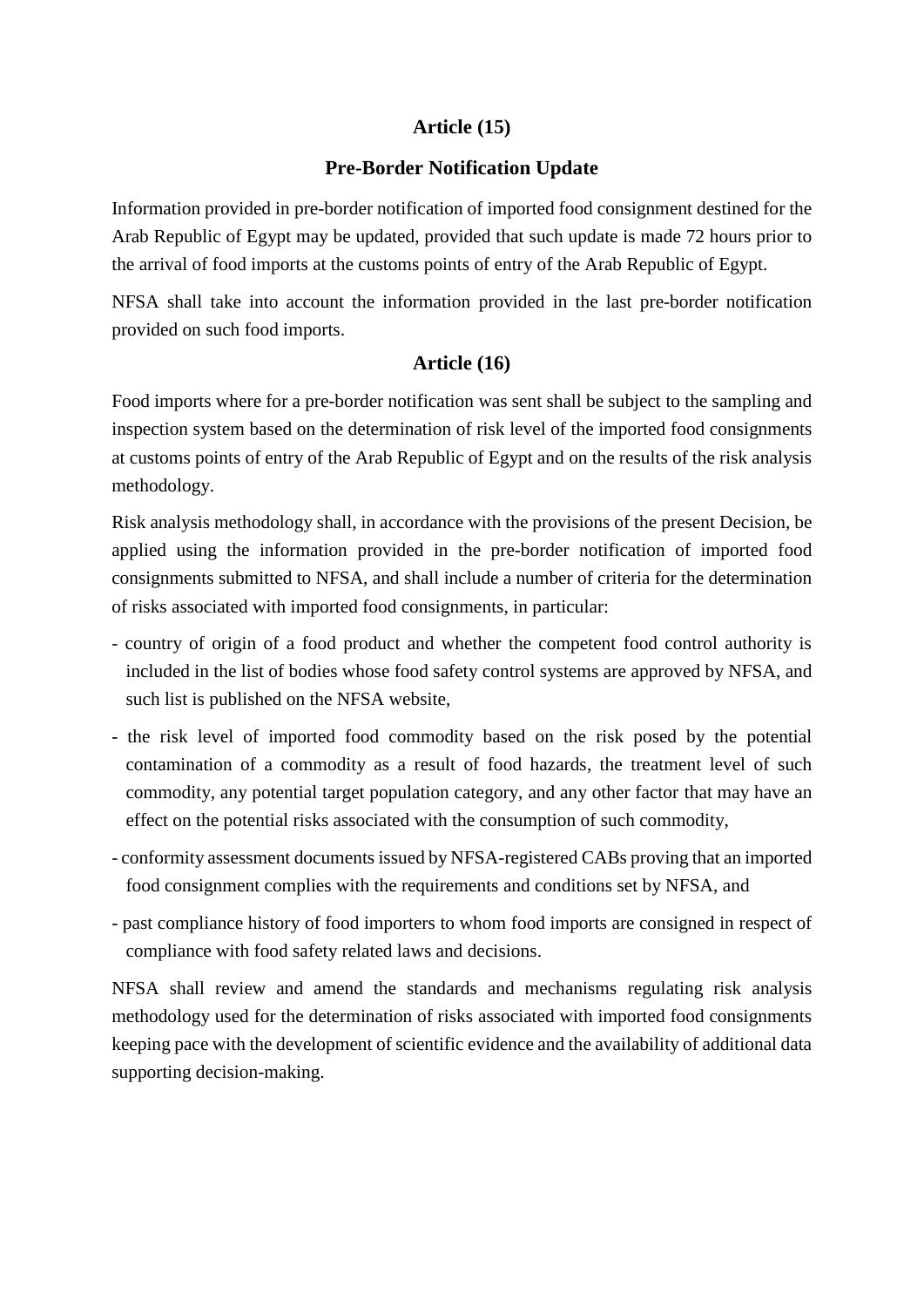# **Article (17)**

#### **Terms and Conditions for Customs Clearance**

### **Random or Mandatory Sampling System**

Clearance Channel shall determine whether imported food consignments are subject to temporary or final release upon arrival at the customs points of entry of the Arab Republic of Egypt, and shall determine the level of random or mandatory sampling where to imported food consignments may be subject for the verification of compliance.

NFSA shall issue a decision on the final release of imported food consignments from customs upon assigning the Green or Yellow Channel to such consignments, including consignments that have been subject to random sampling for the verification of compliance before NFSA receives the results of laboratory tests, in accordance with the criteria and requirements set by NFSA to be applied at the customs points of entry of the Arab Republic of Egypt.

NFSA shall issue a decision on the temporary release of imported food consignments from customs upon assigning the Orange Channel to such consignments, including consignments that have been subject to random sampling, in accordance with the decisions issued by NFSA in this regard.

NFSA shall issue a decision on the temporary release of imported food consignments from customs upon assigning the Red Channel to such consignments after conducting mandatory sampling thereon.

NFSA shall determine the rate of random or mandatory sampling (i.e. the percentage of imported food consignments that follow the same clearance channels and are subject to sampling) in accordance with the potential risk level of such consignments as determined by NFSA.

Risk categorization controls and conditions as well as the procedures required to be followed and taken in this regard shall be determined by a decision issued by NFSA/COB.

### **Article (18)**

#### **Dealing with Non-Compliant Food Imports**

For food imports, which have been subject to sampling and have been granted final release from customs after following the Green and Yellow Clearance Channels, and then found to be non-compliant, NFSA shall take appropriate measures on such consignments, including detention, and in case where such consignments have been handled in the Egyptian market, the importer shall withdraw and recall food from said market.